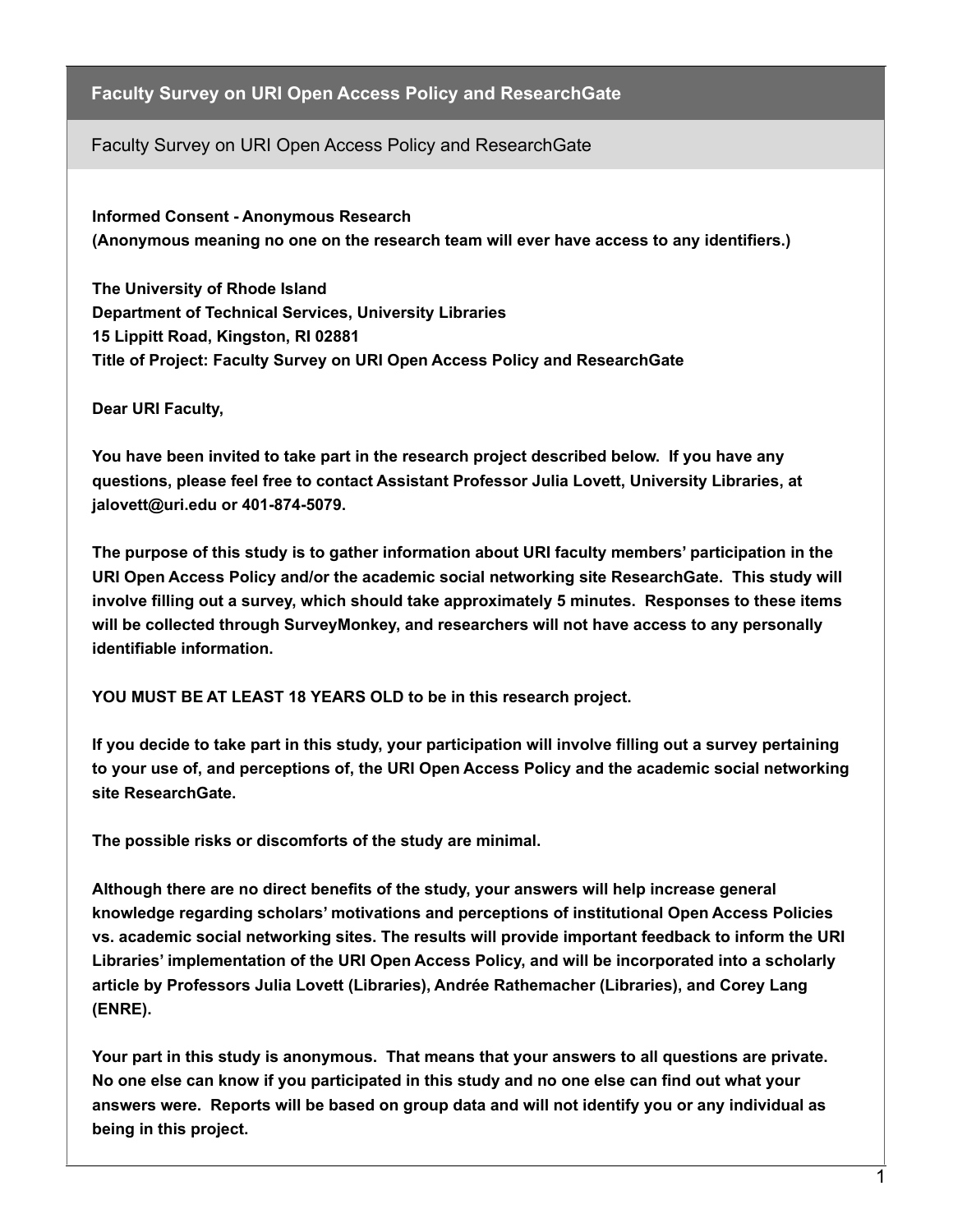**The decision to participate in this research project is up to you. You do not have to participate and you can refuse to answer any question.**

**Participation in this study is not expected to be harmful or injurious to you. However, if this study causes you any injury, you should write or call Assistant Professor Julia Lovett at 401-874-5079.**

**If you have other concerns about this study or if you have questions about your rights as a research participant, you may contact the University of Rhode Island's Vice President for Research and Economic Development, 70 Lower College Road, Suite 2, URI, Kingston, RI, (401) 874-4328.**

**You are at least 18 years old. You have read the consent form and your questions have been answered to your satisfaction. Your filling out the survey implies your consent to participate in this study.**

**Thank you,**

**Julia Lovett Assistant Professor, Digital Initiatives Librarian University Libraries University of Rhode Island**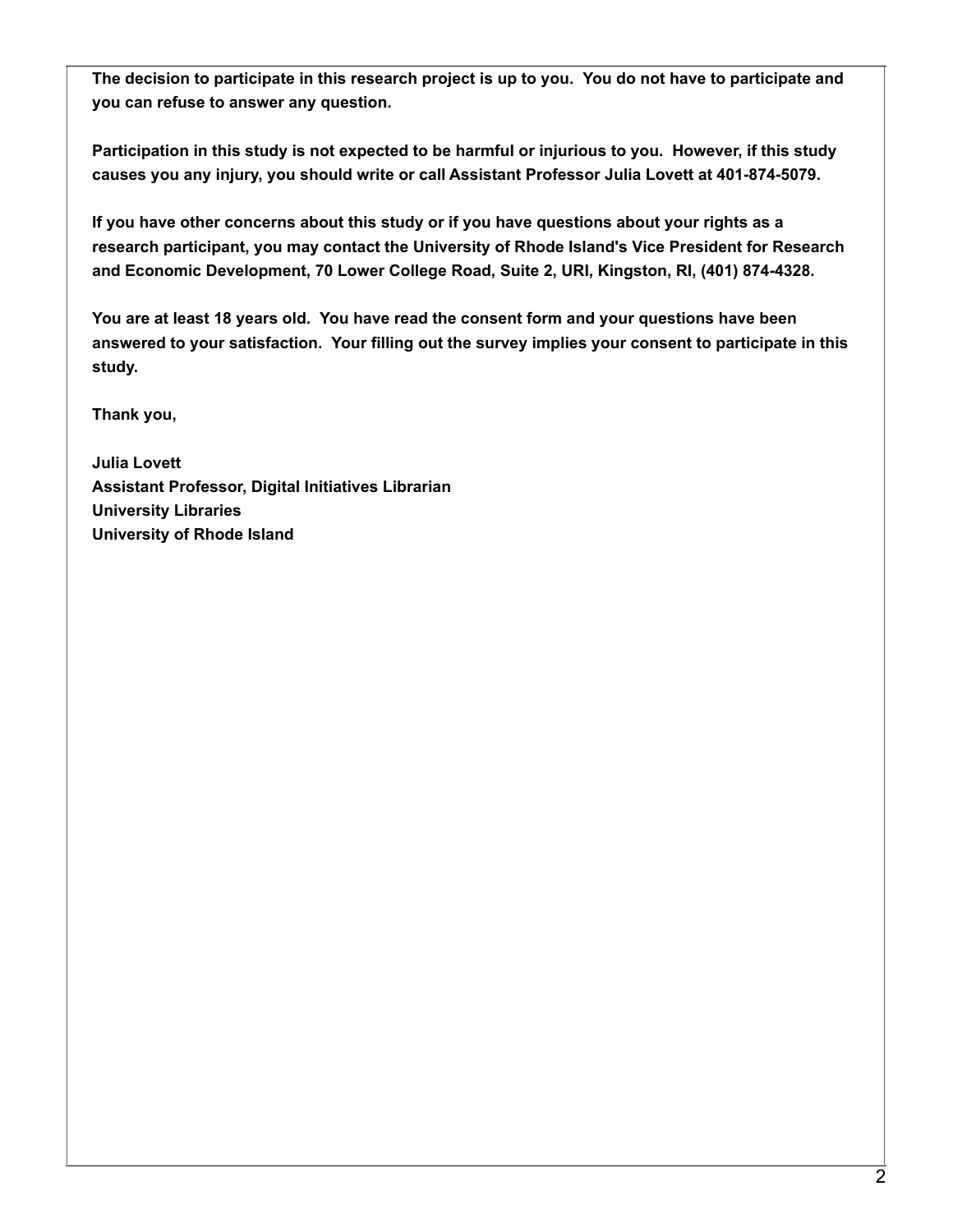| Faculty Survey on URI Open Access Policy and ResearchGate                                                                        |
|----------------------------------------------------------------------------------------------------------------------------------|
|                                                                                                                                  |
|                                                                                                                                  |
| * 1. The University of Rhode Island adopted an Open Access Policy in March 2013. How familiar are you<br>with this Policy?       |
| Very familiar                                                                                                                    |
| Familiar                                                                                                                         |
| Neutral                                                                                                                          |
| Unfamiliar                                                                                                                       |
| Very unfamiliar                                                                                                                  |
| * 2. Which of the following statements describe the URI Open Access Policy?                                                      |
| The URI Open Access Policy applies to URI faculty                                                                                |
| The URI Open Access Policy applies to URI graduate students                                                                      |
| The URI Open Access Policy covers journal articles                                                                               |
| The URI Open Access Policy covers books and book chapters                                                                        |
| The URI Open Access Policy is under the purview of the Faculty Senate                                                            |
| Posting an article to DigitalCommons@URI under the Open Access Policy does not require publisher permission                      |
| Authors may opt out of the URI Open Access Policy                                                                                |
| Not sure                                                                                                                         |
| * 3. Have you participated in the Open Access Policy by submitting your journal articles for inclusion in<br>DigitalCommons@URI? |
| Yes                                                                                                                              |
| No                                                                                                                               |
| Not Sure                                                                                                                         |
|                                                                                                                                  |
|                                                                                                                                  |
|                                                                                                                                  |
|                                                                                                                                  |
|                                                                                                                                  |
|                                                                                                                                  |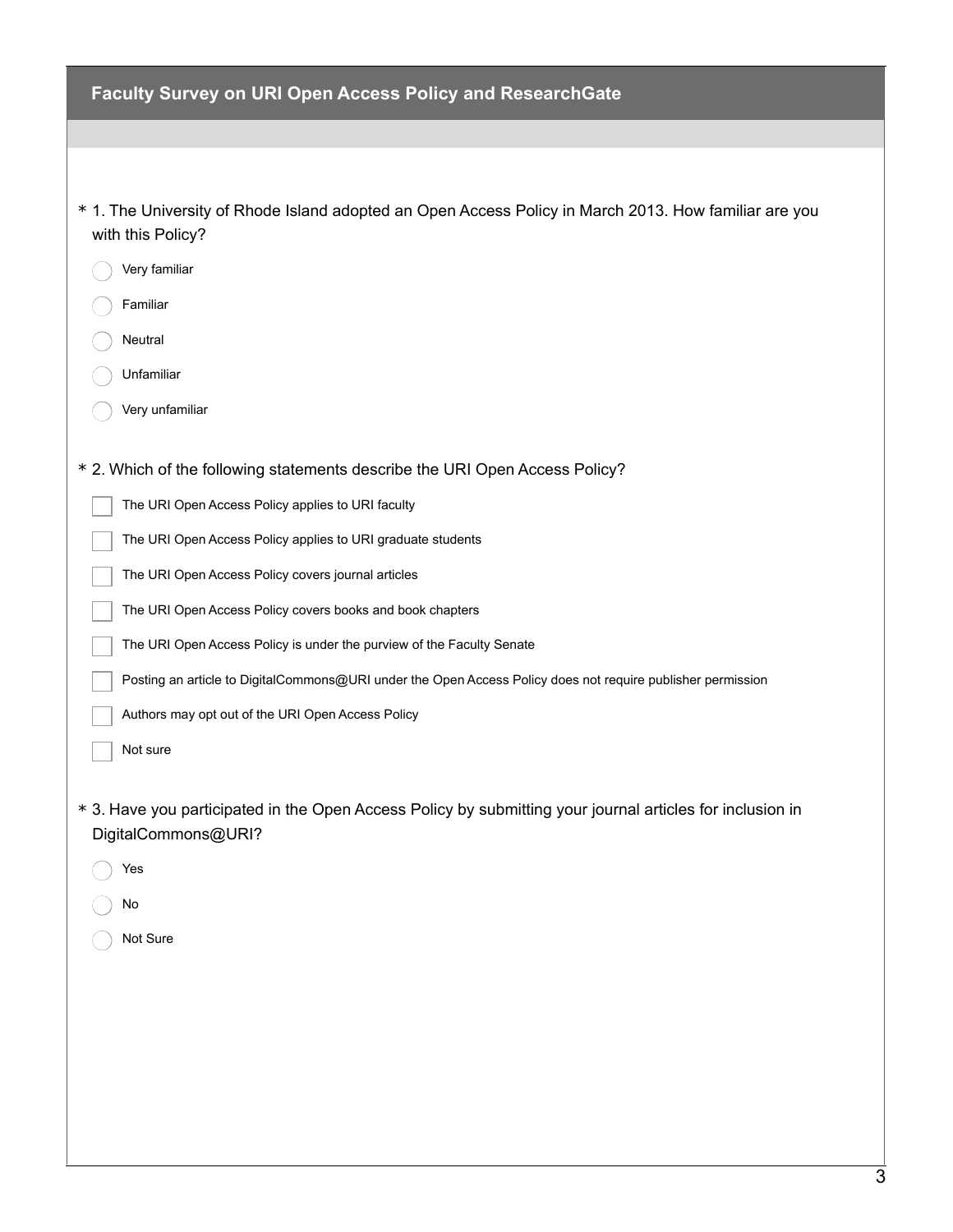| Faculty Survey on URI Open Access Policy and ResearchGate                                                                                |
|------------------------------------------------------------------------------------------------------------------------------------------|
|                                                                                                                                          |
|                                                                                                                                          |
| * 4. What motivated you to participate?                                                                                                  |
| Ease of participation                                                                                                                    |
| Connecting with other researchers                                                                                                        |
| Sharing my work more broadly                                                                                                             |
| Increasing the visibility and impact of my work                                                                                          |
| Tracking statistics on downloads of my work                                                                                              |
| Archiving my work for the long term                                                                                                      |
| Other (please specify)                                                                                                                   |
|                                                                                                                                          |
|                                                                                                                                          |
| * 5. How would you rate your experience with participating in the Open Access Policy? Please include any<br>suggestions for improvement. |
|                                                                                                                                          |
| Excellent                                                                                                                                |
| Good                                                                                                                                     |
| Neutral                                                                                                                                  |
| Poor                                                                                                                                     |
| Very poor                                                                                                                                |
| Comments                                                                                                                                 |
|                                                                                                                                          |
|                                                                                                                                          |
|                                                                                                                                          |
|                                                                                                                                          |
|                                                                                                                                          |
|                                                                                                                                          |
|                                                                                                                                          |
|                                                                                                                                          |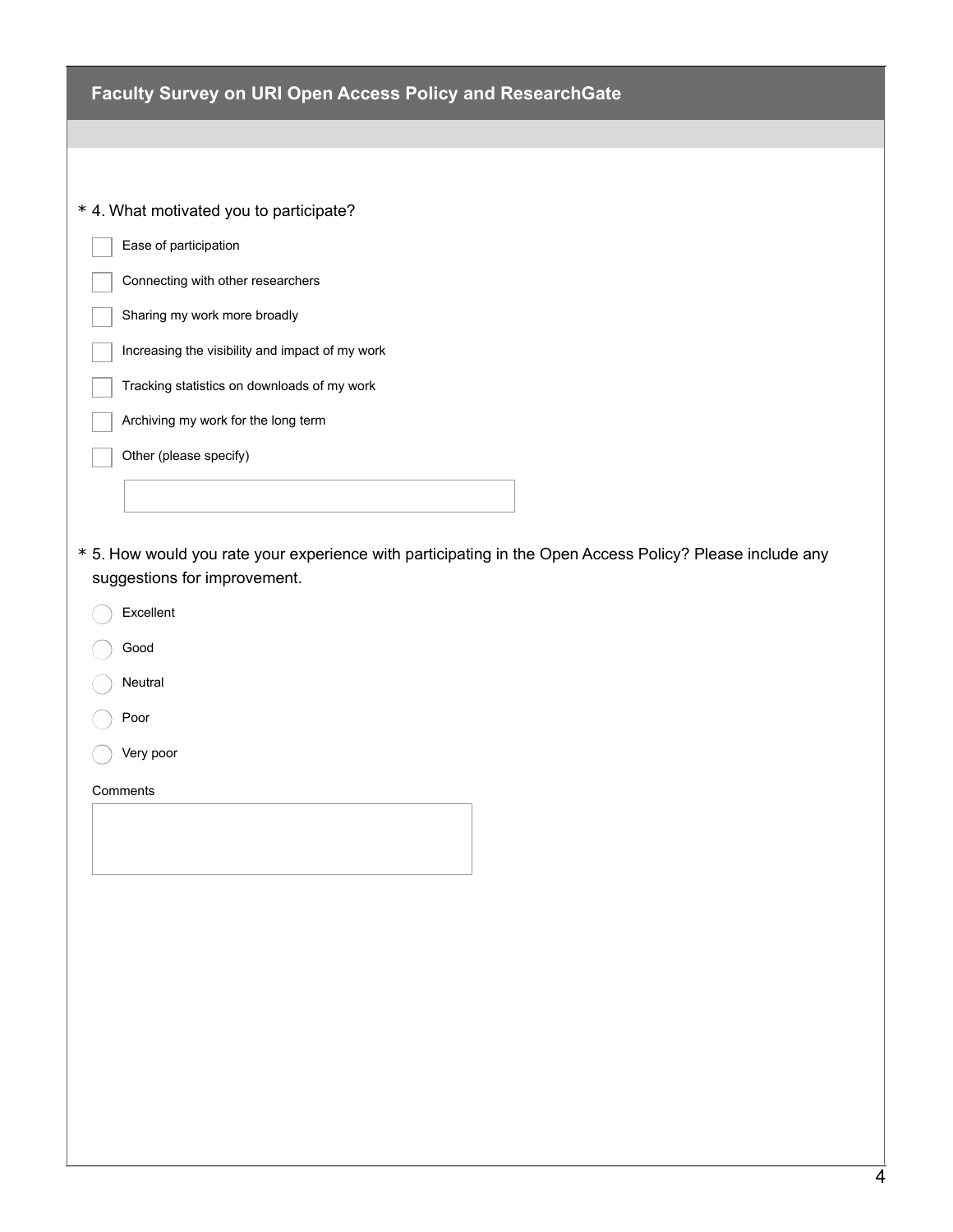| * 6. How have you benefited from having your articles available in DigitalCommons@URI?         |
|------------------------------------------------------------------------------------------------|
| Connected with other researchers                                                               |
| Shared my work more broadly                                                                    |
| Increased the visibility and impact of my work                                                 |
| Tracked statistics on downloads of my work                                                     |
| Archived my work for the long term                                                             |
| Other (please specify)                                                                         |
|                                                                                                |
| * 7. Do you have any concerns about participating in the Open Access Policy?                   |
| Participation is too time consuming                                                            |
| I'm concerned that publishers might retaliate and not publish my article or my future articles |
| I'm concerned about the effects of Open Access on publishers                                   |
| I don't like having my manuscript version available instead of the final published PDF         |
| I'm concerned my work will be plagiarized or misused                                           |
| Participation is more difficult when I am not the lead author                                  |
| I'm concerned about the legality of participating                                              |
| Other (please specify)                                                                         |
|                                                                                                |
|                                                                                                |
|                                                                                                |
|                                                                                                |
|                                                                                                |
|                                                                                                |
|                                                                                                |
|                                                                                                |
|                                                                                                |
|                                                                                                |
|                                                                                                |
|                                                                                                |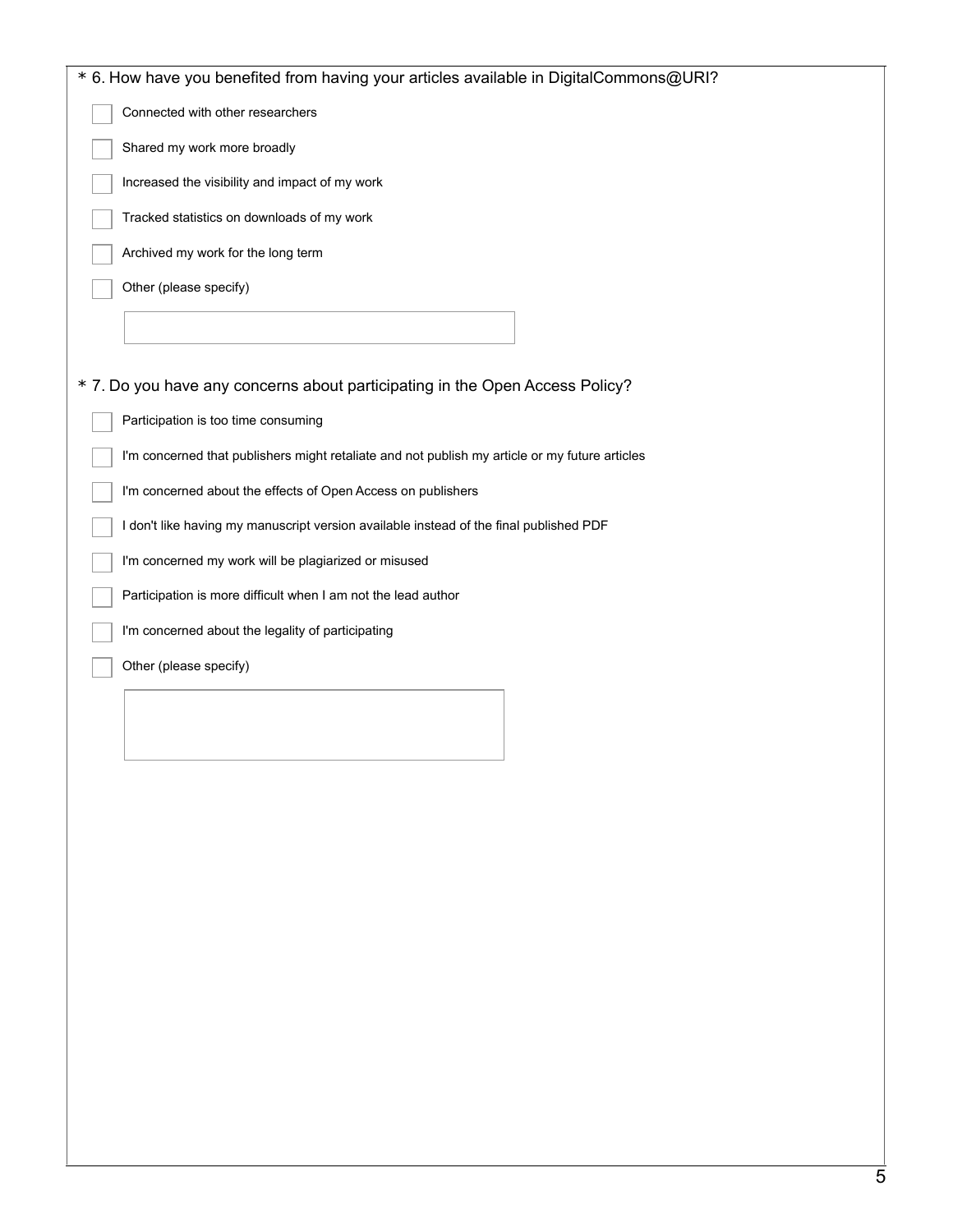| Faculty Survey on URI Open Access Policy and ResearchGate                                      |
|------------------------------------------------------------------------------------------------|
|                                                                                                |
|                                                                                                |
|                                                                                                |
| * 8. What is the reason you have not participated in the Open Access Policy?                   |
| I have not published an article                                                                |
| I was not aware of the Policy                                                                  |
| Participation is too time consuming                                                            |
| My work is already Open Access through other platforms                                         |
| I'm concerned that publishers might retaliate and not publish my article or my future articles |
| I'm concerned about the effects of Open Access on publishers                                   |
| I don't like having my manuscript version available instead of the final published PDF         |
| I'm concerned my work will be plagiarized or misused                                           |
| Participation is more difficult when I am not the lead author                                  |
| I'm concerned about the legality of participating                                              |
| Other (please specify)                                                                         |
|                                                                                                |
|                                                                                                |
|                                                                                                |
|                                                                                                |
|                                                                                                |
|                                                                                                |
|                                                                                                |
|                                                                                                |
|                                                                                                |
|                                                                                                |
|                                                                                                |
|                                                                                                |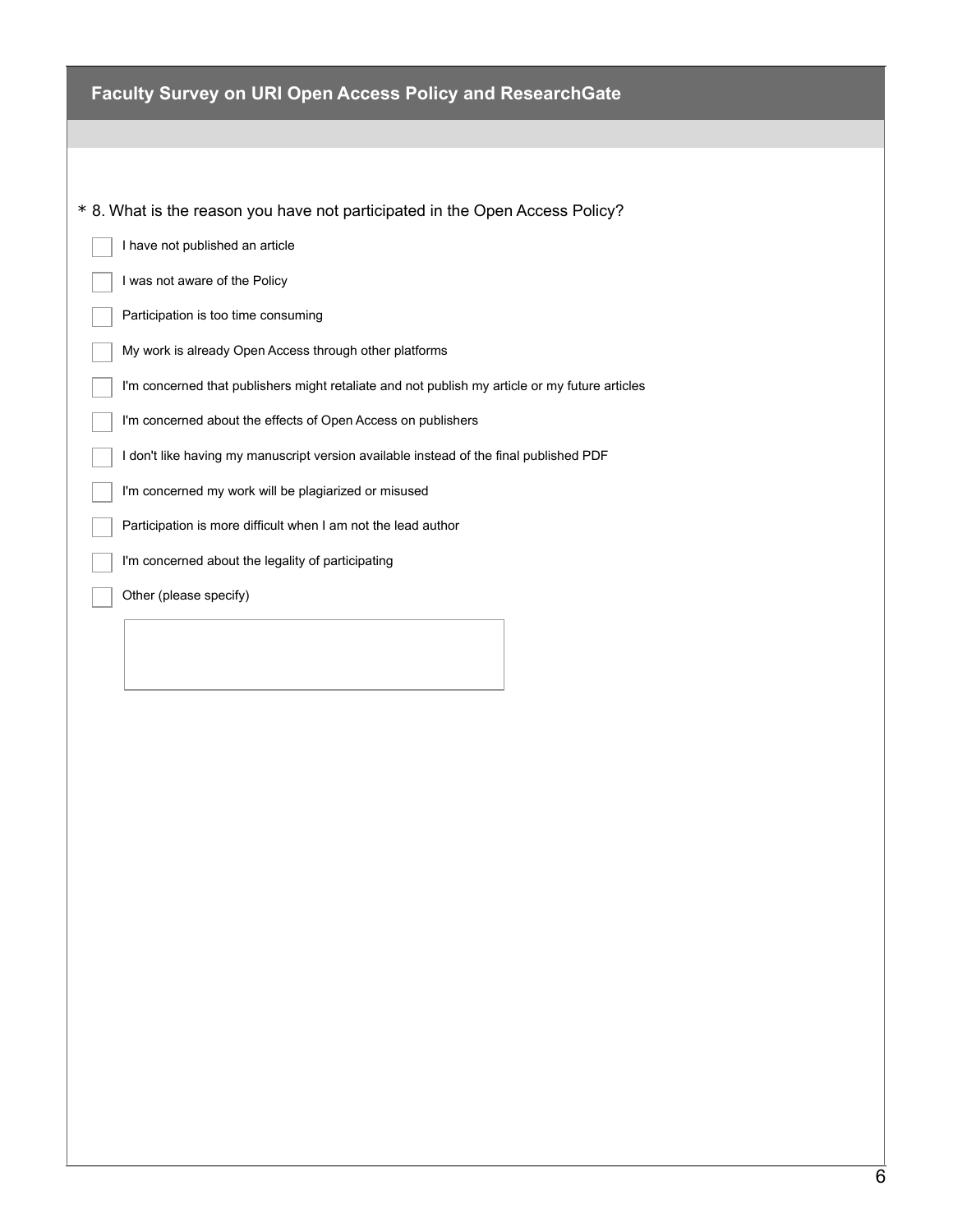| Faculty Survey on URI Open Access Policy and ResearchGate                                                                                                                                                                         |
|-----------------------------------------------------------------------------------------------------------------------------------------------------------------------------------------------------------------------------------|
|                                                                                                                                                                                                                                   |
|                                                                                                                                                                                                                                   |
| * 9. What would be the most effective and convenient way for you to learn more about the Open Access<br>Policy?                                                                                                                   |
| Email                                                                                                                                                                                                                             |
| Website                                                                                                                                                                                                                           |
| Paper handouts and fliers                                                                                                                                                                                                         |
| Social media                                                                                                                                                                                                                      |
| In-person presentation                                                                                                                                                                                                            |
| Short video                                                                                                                                                                                                                       |
| Other (please specify)                                                                                                                                                                                                            |
|                                                                                                                                                                                                                                   |
| * 10. What is your opinion of the legality of complying with the URI Open Access Policy by submitting your<br>articles to DigitalCommons@URI?<br>Legal under copyright law<br>Violates the copyright of the publisher<br>Not sure |
| Comments                                                                                                                                                                                                                          |
|                                                                                                                                                                                                                                   |
| * 11. How familiar are you with the website ResearchGate?                                                                                                                                                                         |
| Very familiar                                                                                                                                                                                                                     |
| Familiar                                                                                                                                                                                                                          |
| Neutral                                                                                                                                                                                                                           |
| Unfamiliar                                                                                                                                                                                                                        |
| Very unfamiliar                                                                                                                                                                                                                   |
|                                                                                                                                                                                                                                   |
|                                                                                                                                                                                                                                   |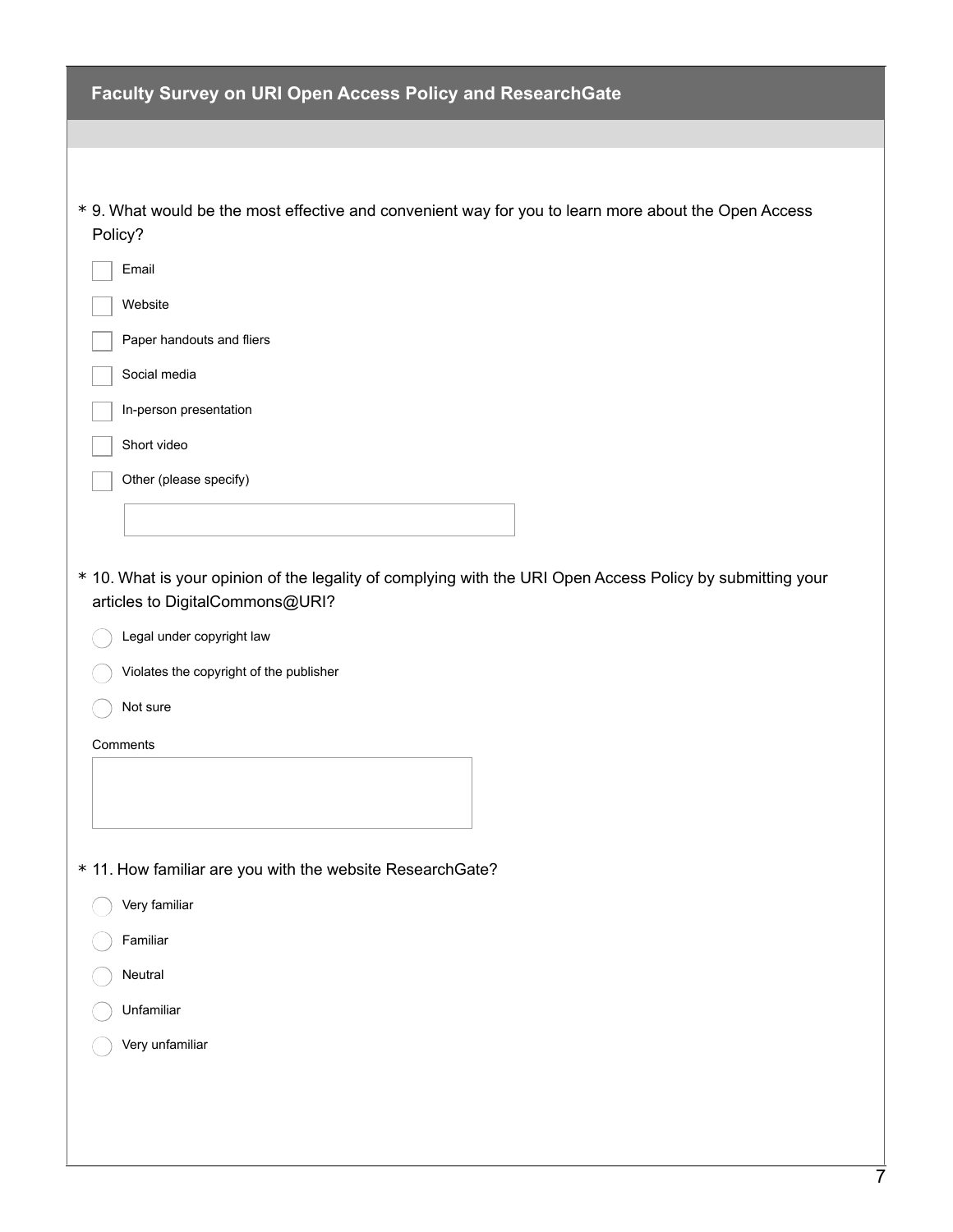| * 12. Which of the following statements describe ResearchGate?                                            |
|-----------------------------------------------------------------------------------------------------------|
| ResearchGate is a social networking site for scientists and researchers                                   |
| ResearchGate allows researchers to share their research, ask and answer questions, and find collaborators |
| ResearchGate is run by a non-profit organization                                                          |
| ResearchGate only allows the sharing of journal articles (not books, data, etc.)                          |
| It is always legal to share your journal articles on ResearchGate                                         |
| It is not necessary to consult journal policies before uploading articles                                 |
| Not sure                                                                                                  |
|                                                                                                           |
| * 13. Have you provided the full text of your journal articles to ResearchGate?                           |
| Yes                                                                                                       |
| No                                                                                                        |
| Not sure                                                                                                  |
|                                                                                                           |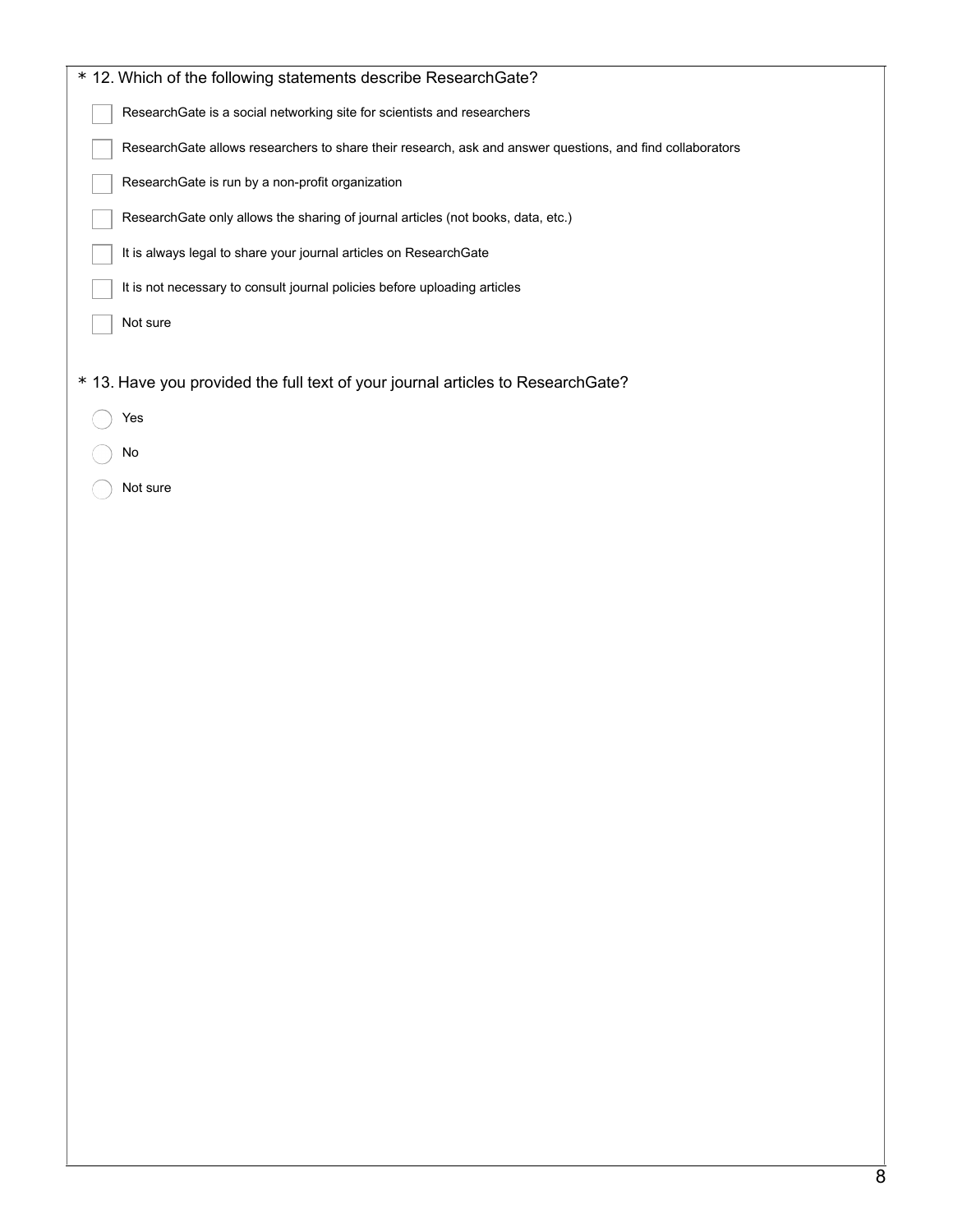| Faculty Survey on URI Open Access Policy and ResearchGate                            |
|--------------------------------------------------------------------------------------|
|                                                                                      |
|                                                                                      |
| * 14. What motivated you to provide your articles to ResearchGate?                   |
| Ease of participation                                                                |
| Connecting with other researchers                                                    |
| Sharing my work more broadly                                                         |
| Increasing the visibility and impact of my work                                      |
| Tracking statistics on downloads of my work                                          |
| Other (please specify)                                                               |
|                                                                                      |
| * 15. How have you benefited from having your articles available in ResearchGate?    |
| Connected with other researchers                                                     |
| Shared my work more broadly                                                          |
| Increased the visibility and impact of my work                                       |
| Tracked statistics on downloads of my work                                           |
| Other (please specify)                                                               |
|                                                                                      |
|                                                                                      |
| * 16. Do you have any concerns about having your articles available in ResearchGate? |
| Participation is too time consuming                                                  |
| I'm concerned that publishers might retaliate and not publish my future articles     |
| I'm concerned about the effects of Open Access on publishers                         |
| I'm concerned my work will be plagiarized or misused                                 |
| Participation is more difficult when I am not the lead author                        |
| I'm concerned about the legality of participation                                    |
| Other (please specify)                                                               |
|                                                                                      |
|                                                                                      |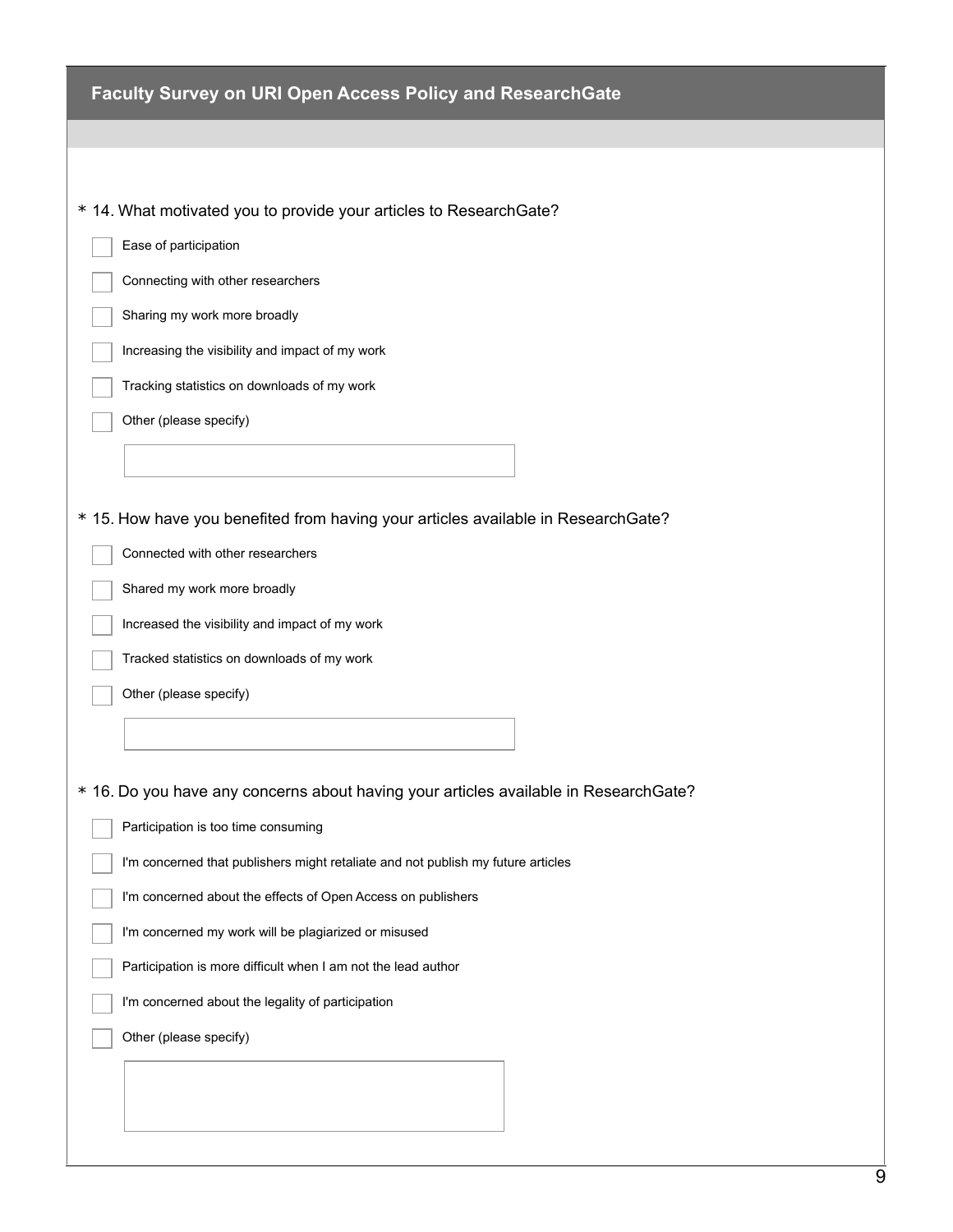| * 17. What version(s) of your articles have you made available on ResearchGate? |
|---------------------------------------------------------------------------------|
| Publisher's final PDF                                                           |
| Final peer-reviewed manuscript                                                  |
| Submitted version (pre-peer review)                                             |
| Working paper                                                                   |
| Not sure                                                                        |
|                                                                                 |
|                                                                                 |
|                                                                                 |
|                                                                                 |
|                                                                                 |
|                                                                                 |
|                                                                                 |
|                                                                                 |
|                                                                                 |
|                                                                                 |
|                                                                                 |
|                                                                                 |
|                                                                                 |
|                                                                                 |
|                                                                                 |
|                                                                                 |
|                                                                                 |
|                                                                                 |
|                                                                                 |
|                                                                                 |
|                                                                                 |
|                                                                                 |
|                                                                                 |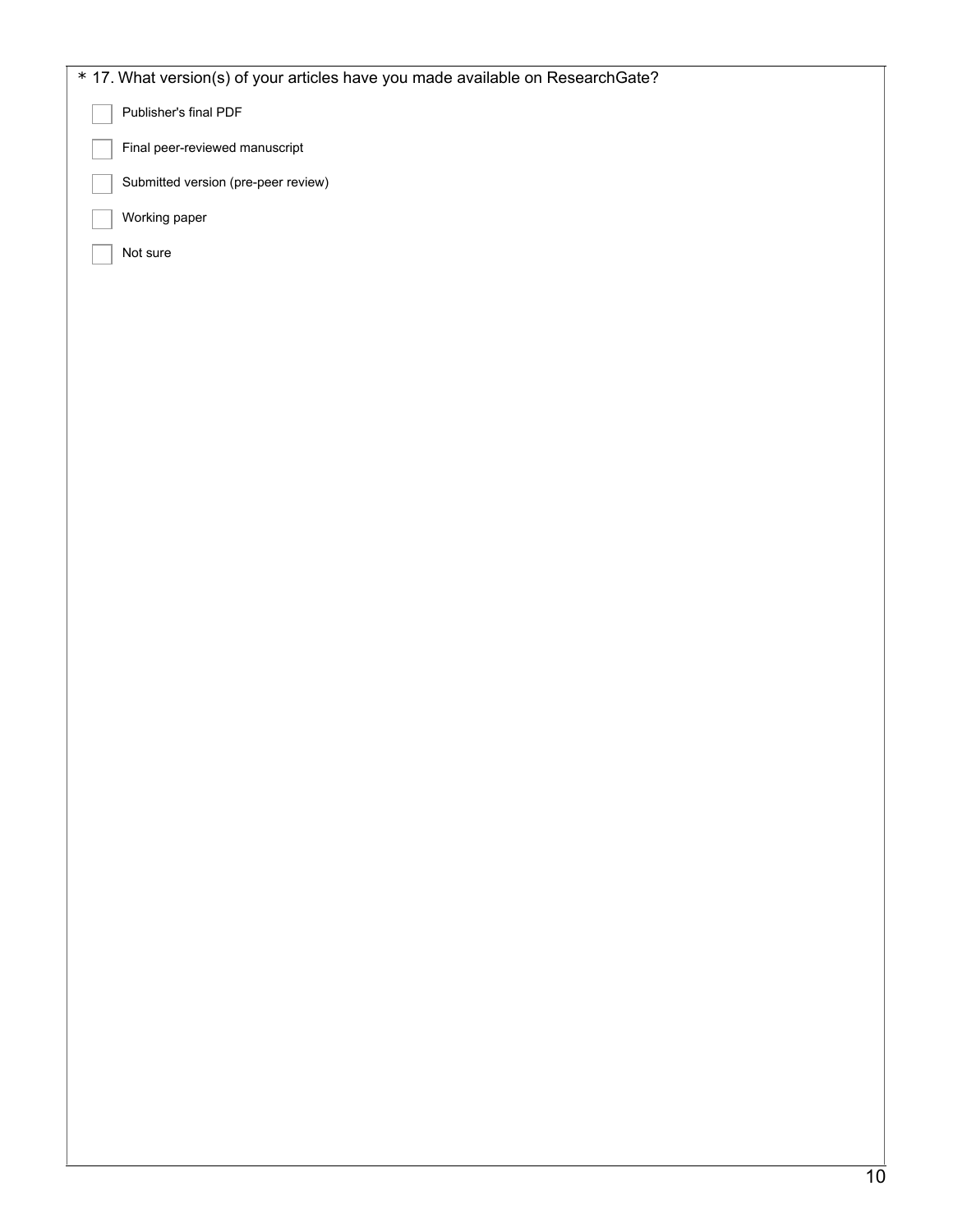| <b>Faculty Survey on URI Open Access Policy and ResearchGate</b>                 |
|----------------------------------------------------------------------------------|
|                                                                                  |
|                                                                                  |
| * 18. Is there any reason you have not provided your articles to ResearchGate?   |
| I have not published an article                                                  |
| I was not aware of ResearchGate                                                  |
| Participation is too time consuming                                              |
| My work is already Open Access through other platforms                           |
| I'm concerned that publishers might retaliate and not publish my future articles |
| I'm concerned about the effects of Open Access on publishers                     |
| I'm concerned my work will be plagiarized or misused                             |
| Participation is more difficult when I am not the lead author                    |
| I'm concerned about the legality of participation                                |
| Other (please specify)                                                           |
|                                                                                  |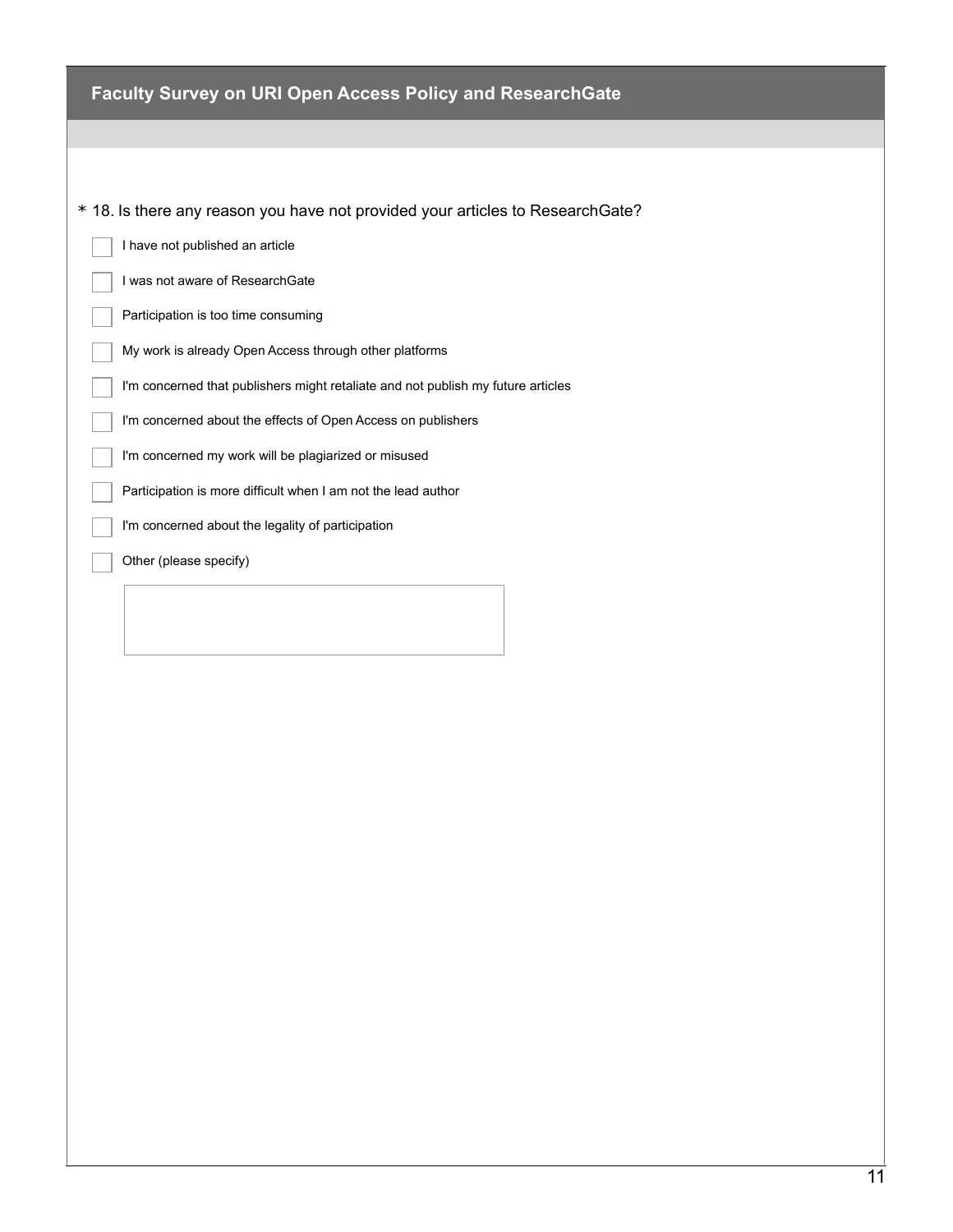| <b>Faculty Survey on URI Open Access Policy and ResearchGate</b>                                                              |
|-------------------------------------------------------------------------------------------------------------------------------|
|                                                                                                                               |
|                                                                                                                               |
| * 19. What is your opinion of the legality of researchers posting the full text of their journal articles on<br>ResearchGate? |
| Legal under copyright law                                                                                                     |
| Violates the copyright of the publisher                                                                                       |
| Not sure                                                                                                                      |
| Comments                                                                                                                      |
|                                                                                                                               |
| 20. If you have contributed to Research Gate but have not participated in the URI Open Access Policy,<br>why?                 |

21. Please include any additional comments or questions.